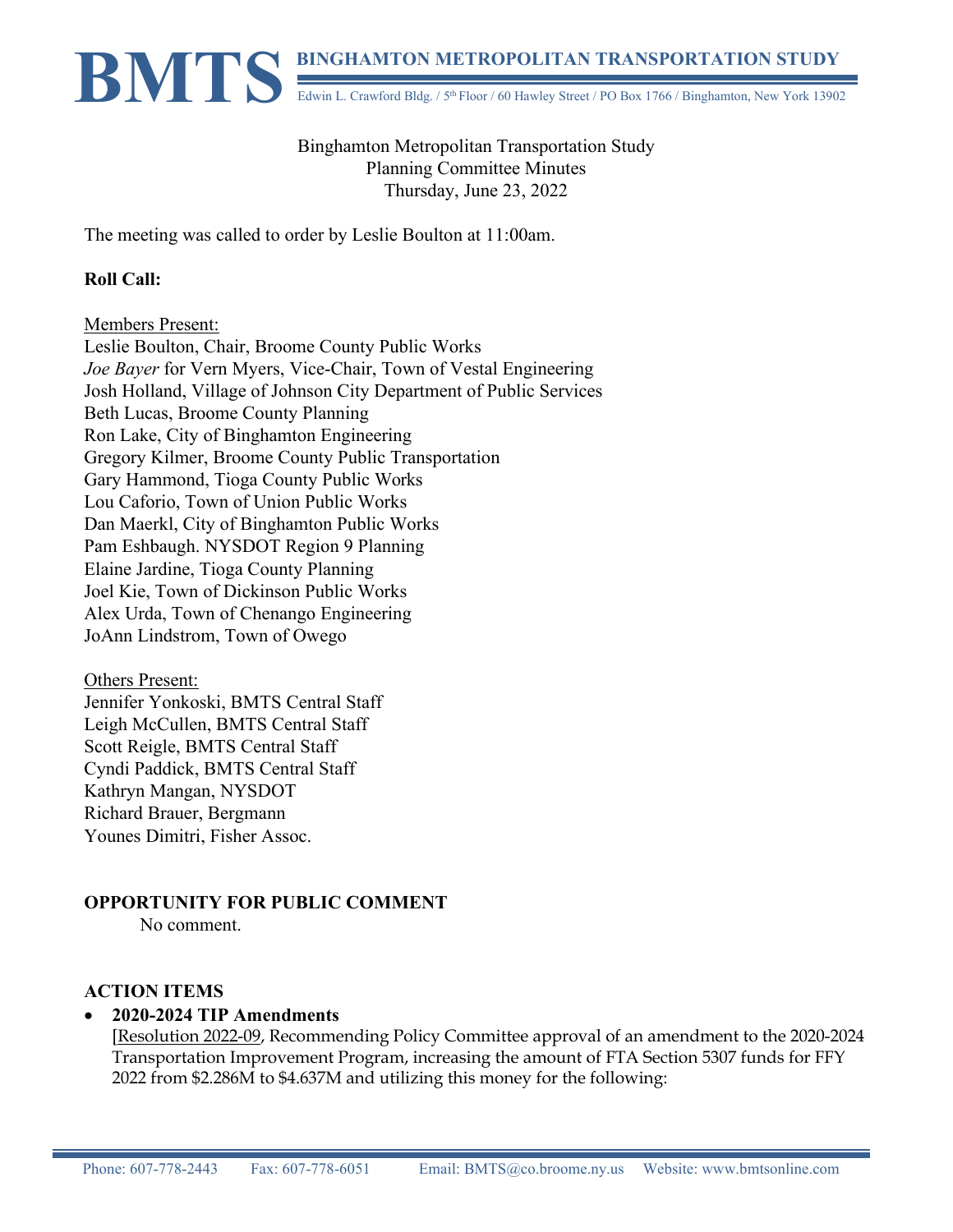

| Preventive Maintenance            | \$2,500,000  |
|-----------------------------------|--------------|
| <b>Bus Stop Sign Project</b>      | \$1,000,000  |
| Cutaway buses                     | \$600,000    |
| Generator                         | \$350,000    |
| <b>Operating Assistance (Bal)</b> | \$2,154,760] |

- o J. Yonkoski stated that BC Transit has received additional FTA Section 5307 funds and proposes to use the funds for the projects listed.
- $\checkmark$  R. Lake made a motion, seconded by L. Caforio, to approve Resolution 2022-09. The resolution was approved by unanimous consent.

[Resolution 2022-10, Recommending Policy Committee approval of an amendment to the 2020-2024 Transportation Improvement Program, adding \$1.819M in FTA discretionary Section 5307 American Rescue Plan funds for operating assistance]

- o J. Yonkoski stated that BC Transit has received additional FTA Section 5307 funds through a competitive grant and proposes to use the funds for operating assistance.
- $\checkmark$  R. Lake made a motion, seconded by L. Caforio, to approve Resolution 2022-10. The resolution was approved by unanimous consent.

## **DISCUSSION ITEMS / UPDATES**

#### TIP Administrative Modifications

J. Yonkoski explained that there was an administrative modification approved at the TIP subcommittee to increase funding for PIN 975492, Lester Avenue Bridge Deck Replacement

J. Yonkoski explained that TIP Subcommittee approved a description change to PIN 982152, FTA Section 5339 to allow BC Transit to purchase bus lifts and a service truck.

#### Draft 2023–2027 TIP - Release for Public Review

J. Yonkoski provided the committee with amount of funding available versus the amount of funding that was requested during the call for projects. There was an ask of approximately \$40M and only \$21.6M in FHWA funding available. Yonkoski provided a list of local projects that were selected and also the eSTIP download that includes all NYSDOT and local projects. Yonkoski stated that the Draft 2023-2027 TIP will go out for public review by next week.

#### Complete Streets Workshop

S. Reigle let the Committee know that a virtual Active Transportation and Complete Streets Workshop will be held on Thursday, July  $14<sup>th</sup>$  from  $11:30am - 1:00pm$  and that they should be receiving an invite to attend very soon. The workshop will cover the following topics:

- General Principles of Complete Streets
- Infrastructure Module including a virtual Walk Audit
- Establishing a Policy Framework
- Implementing Complete Streets
- Education & Enforcement
- Evaluating Success